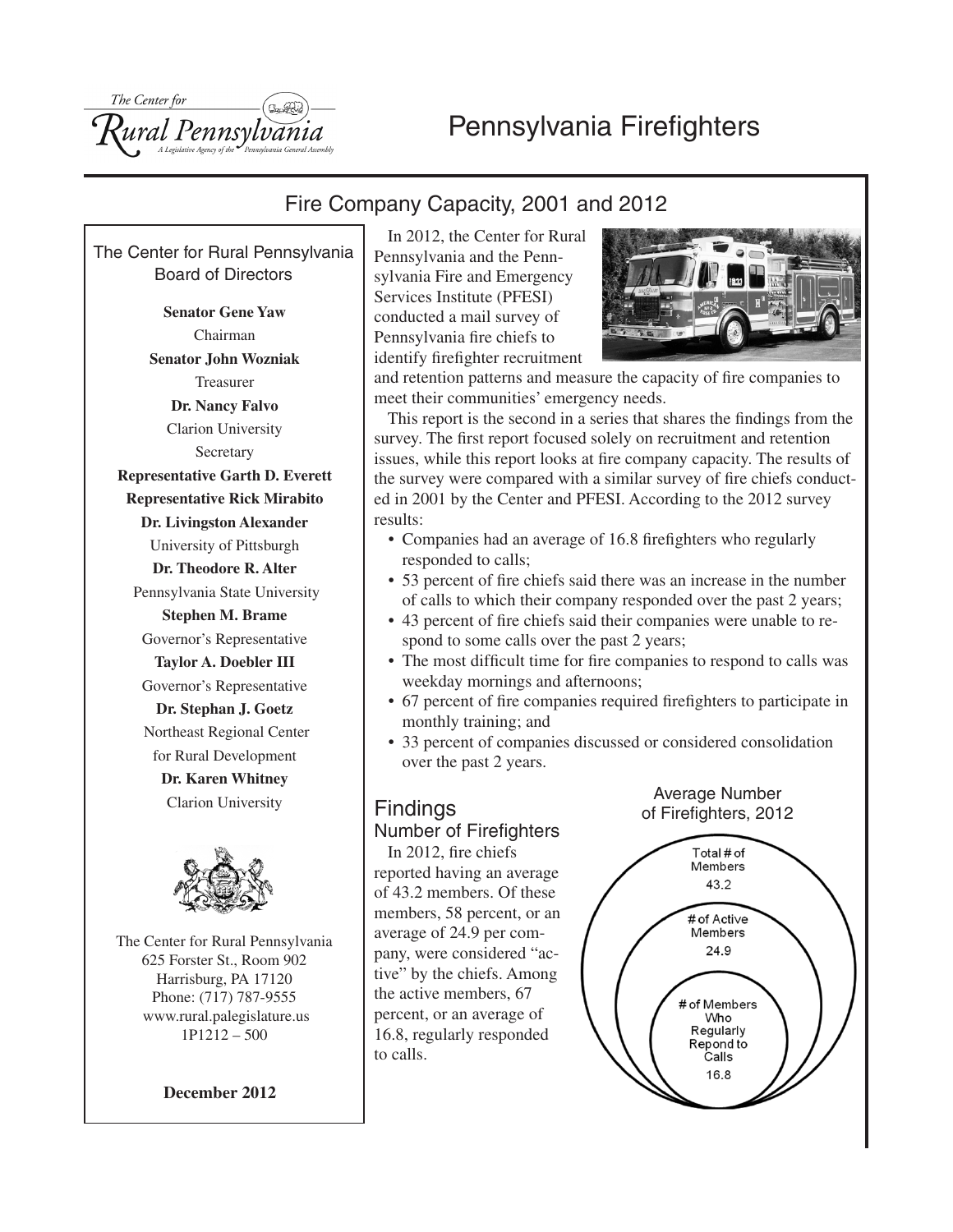## Survey Objectives and Methods

#### **Objectives**

The Center for Rural Pennsylvania and the Pennsylvania Fire and Emergency Services Institute conducted two statewide surveys of fire chiefs in the spring of 2001 and 2012. With a few exceptions, the questions in both surveys were identical.

The objectives of both surveys were to identify patterns in recruitment and retention of firefighters across Pennsylvania and to measure the capacity of fire companies to meet their communities' emergency needs. This report focuses on fire company capacity and any changes have occurred over an 11-year period.

The first report, *Pennsylvania Firefighters: Recruitment and Retention, 2001 and 2012*, was published in November 2012 and focused on the first objective of identifying patterns in recruitment and retention. That report is available on the Center's website at www. rural.palegislature.us/documents/factsheets/2012\_Firefighter\_Survey\_R&R.pdf.

The 2001 survey results, which were published in January 2002, are available on the Center's website at www.rural.palegislature.us/documents/factsheets/ Fire\_Survey\_2002.pdf.

### Methods

The 2001 and 2012 surveys were mailed to all Pennsylvania fire company chiefs in both paid and volunteer fire companies.

In 2001, the sample population for the survey was 2,462 fire companies. From the sample population, 883 usable surveys were returned, for a response rate of 36 percent. The margin of error was 2.6 percent at the 95 percent confidence level.

In 2012, the sample population was 2,290 fire companies. Out of the sample population, 601 usable surveys were returned, for a response rate of 26 percent. The margin of error was 3.4 percent at the 95 percent confidence level.

### Data limitations

*Under-representation of paid fire companies*: While the survey was sent to all fire companies, paid fire companies may be under-represented in the results since the majority of Pennsylvania fire companies (93 percent) are made up of volunteers (Governor's Center for Local Government Services).

*Different definitions of fire company member and active fire company member*: In field testing the

survey in 2001, some chiefs considered all members to be active, while others considered only those who regularly respond to calls as active. To avoid confusion, the Center included definitions in the 2001 and 2012 surveys and added three separate questions on membership. The first asked for the total number of members; the second asked for the total number of "active members"; and the third asked for the total number of members who regularly respond to calls. Despite the questions and definitions provided, the results indicate that some respondents did not make the distinction between active members and members. Therefore, unless otherwise noted, this analysis profiles members who regularly respond to calls.

*2001 and 2012 survey responses are only comparable at the aggregate level*: The responses to both surveys were anonymous, so individual responses from fire companies in 2001 could not be compared with individual responses in 2012. Responses were, therefore, compared in aggregate.

*A chief's opinion may be different from rank-andfile members*: In many ways, the position of fire chief is one of management. His or her views and opinions may differ from those who actually join or leave.

### Recoding/calculating variables

*Rural/urban*: The Center classified fire companies as rural or urban based on the county in which they were located. Rural fire companies were in counties where the population density was below the statewide average of 284 persons per square mile. Urban fire companies were located in counties where the population density was at or above the statewide density.

*Net change in firefighters*: The Center calculated the net change in firefighters by subtracting the number of new members who joined the company in the past 2 years from the number of those who left the company or became inactive during the same period. In both the 2001 and 2012 surveys, questions that were left blank on membership, age cohorts, fundraising events, the number of female members, fire calls, new members, and members who left were interpreted to mean "none" and were therefore coded as zero.

This analysis focuses on firefighters who regularly respond to calls. In the analysis, the terms "firefighter" and "member" are synonymous.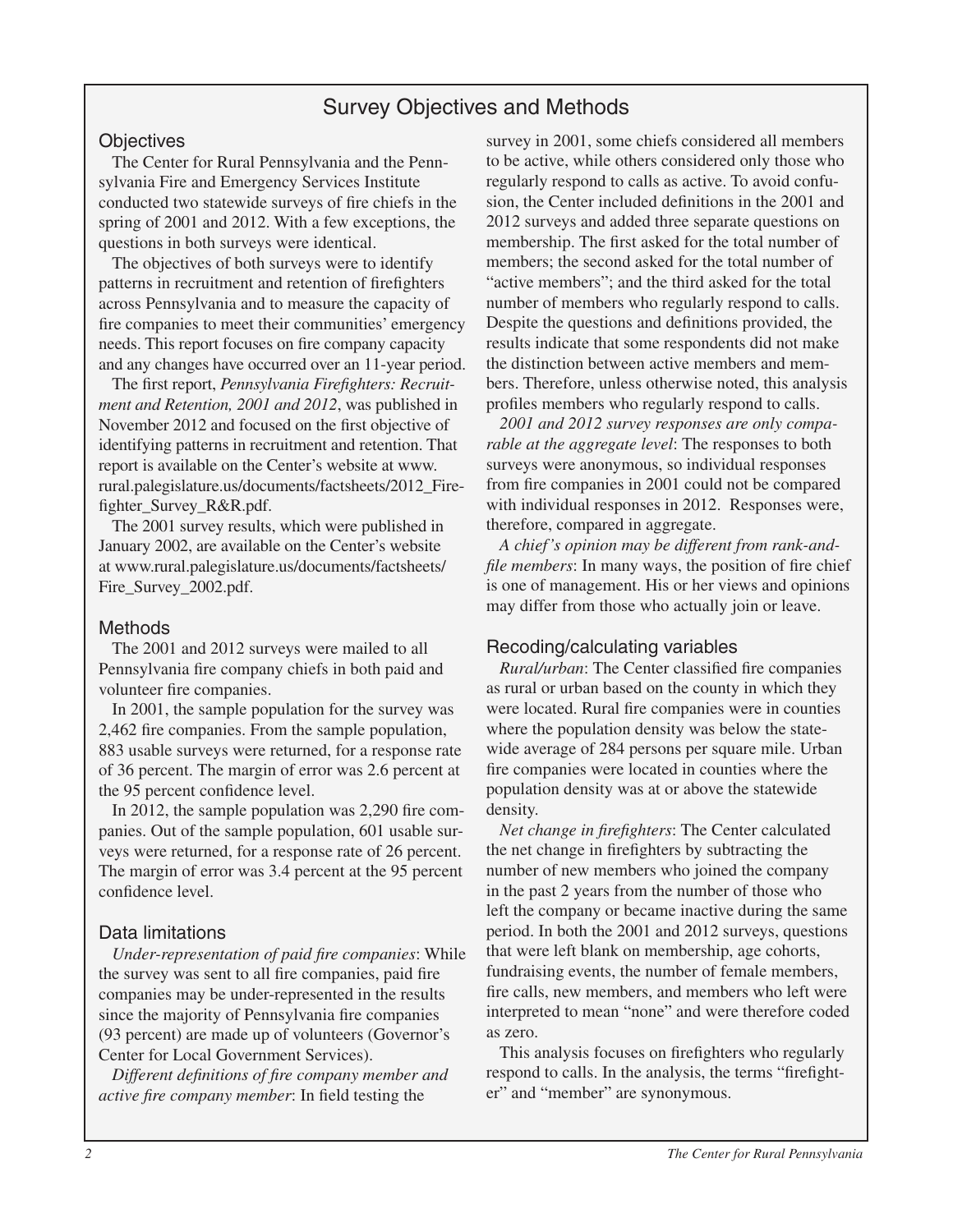Average Number of Fire Calls Over the Past 2 Years by the Number of Firefighters Who Regularly Respond to Calls, 2012



## Number of Fire Calls

In 2012, fire chiefs said their companies responded to an average of 551 calls over the past 2 years. Comparable data were not available for 2001. Urban fire companies responded to more calls (692) than rural companies (428). The number of fire calls was positively correlated with the number of firefighters who regularly responded to calls, so a company with more firefighters typically responded to more calls than a company with fewer firefighters.

#### Change in Calls

Fifty-three percent of fire chiefs said the number of fire calls increased during the past 2 years; 6 percent said there was a decline in calls; and 41 percent said the number of calls were about the same.

Among companies with an increase in calls, 55 percent were located in an urban county and 58 percent had an annual budget of less than \$100,000. These companies responded to 604 fire calls and had an average of 16.2 firefighters.

Of the companies that had a decrease in calls, 49 percent were located in a rural county and 51 percent were in an urban county. Sixty-nine percent of companies had budgets of less than \$100,000. These companies had 14.9 fire-



#### Change in Fire Calls Over the Past 2 Years, 2012

fighters and responded to 390 calls, on average.

Of the companies that had no change in the number of calls, 50 percent were located in a rural county and 50 percent were in an urban county. Fifty-nine percent had budgets under \$100,000. These companies had 17.6 firefighters and responded to 549 calls, on average.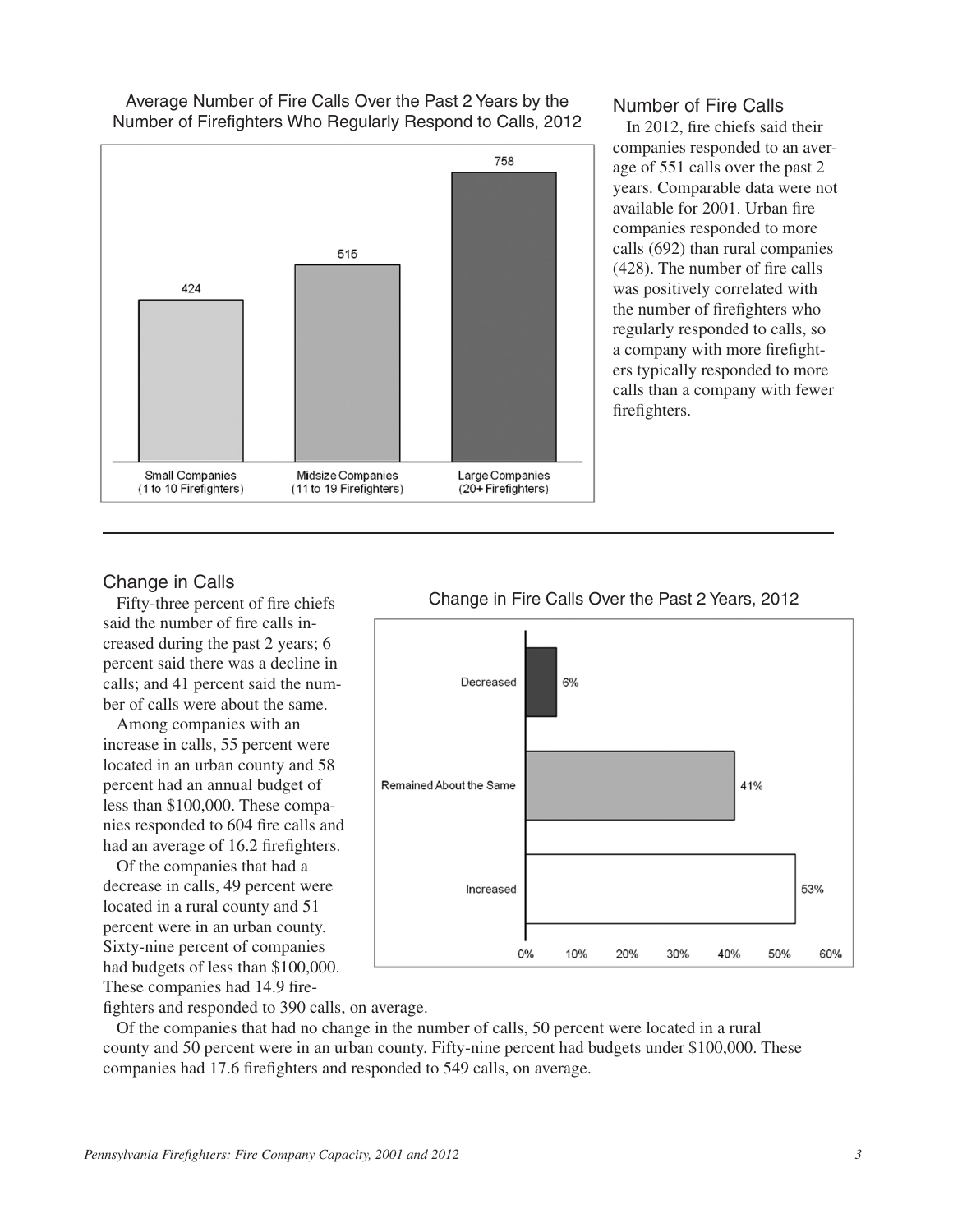Percent of Companies Unable to Respond to Calls Over the Past 2 Years, 2001 and 2012



## Ability to Respond to Calls

In 2012, 43 percent of fire chiefs said their companies were unable to respond to some calls during the past 2 years. This is an increase from 2001 when 38 percent of chiefs said their companies were unable to respond to some calls.

Among the companies that were unable to respond to calls in 2012, 79 percent said they were unable to respond to less than 10 calls, and 21 percent said 11 or more calls. From 2001 to 2012, there was an increase in the number of calls of which companies were unable to respond. In 2001, among companies that were unable to respond to calls, 82 percent were unable to respond to less than 10 calls and 18 percent to 11 or more calls.

## Reasons Why Companies Were Unable to Respond to Fire Calls, 2001 and 2012



*Totals do not add up to 100 percent due to multiple responses.* 

### Reasons for Non-response

Among the possible reasons provided in the survey on why companies could not respond to calls, 59 percent of companies in 2012 checked only one reason, 38 percent checked two reasons, and 3 percent checked three reasons.

The majority of respondents in 2001 and 2012 cited insufficient crew as the main reason for non-response.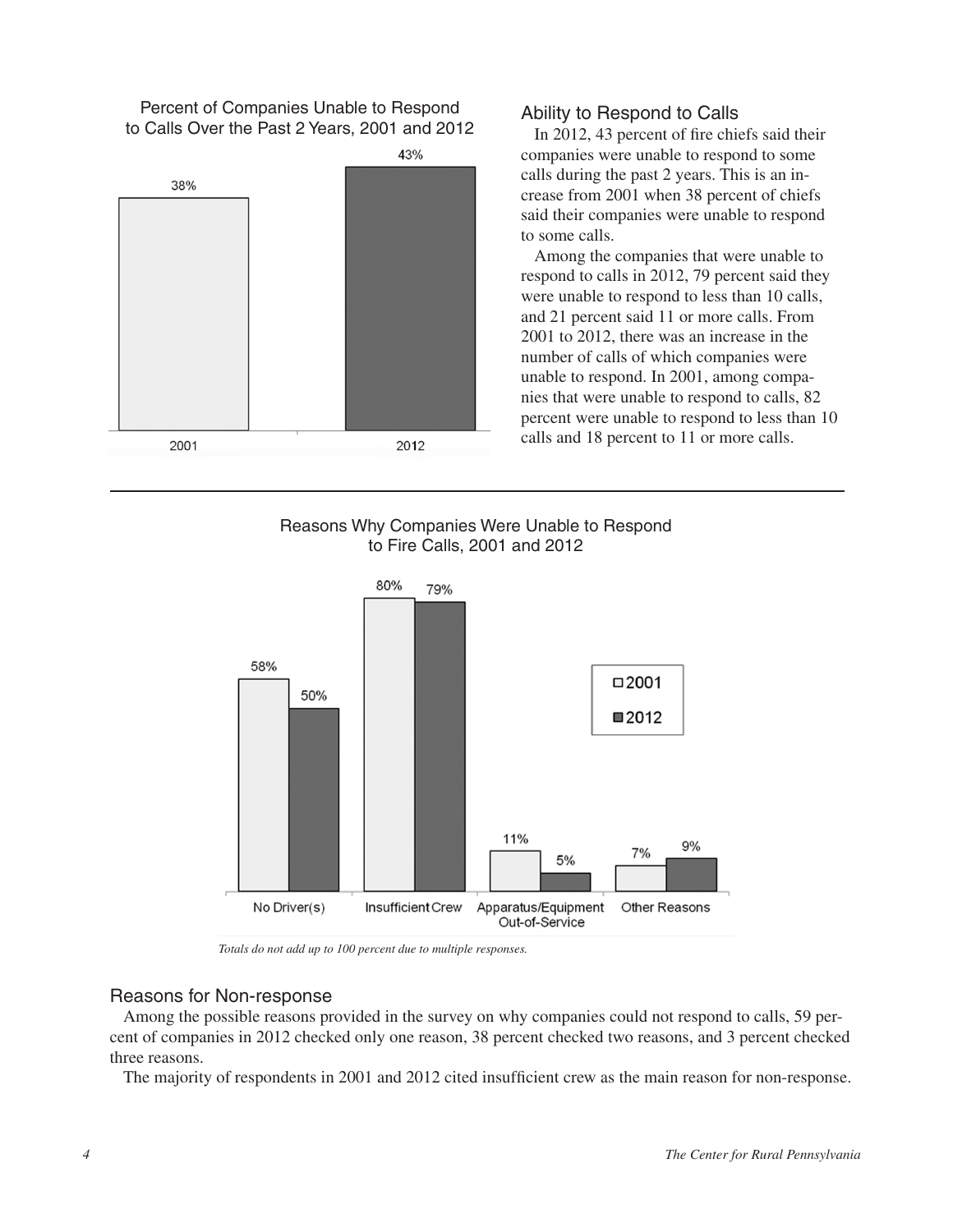## Day, Time When Companies Have Difficultly Responding to Calls

In 2012, 94 percent of fire chiefs said their companies had difficulty responding to calls during the weekday. The most difficult time to respond to calls was weekday mornings (82 percent) and weekday afternoons (69 percent). Four percent of chiefs said their companies had difficulties responding to calls during the evenings, and 9 percent said the difficulties were at night.

Forty percent of chiefs said their companies had difficultly responding to calls during the weekends.

Overall, 55 percent of respondents said their companies had difficulty responding to calls only during weekdays; 1 percent had difficulty responding only during weekends; and 39 percent had difficulty responding during weekdays and weekends.

#### Day and Time When Companies Have the Most Difficulty Responding to Calls, 2001 and 2012

|               | 2001 | 2012 |
|---------------|------|------|
| Weekdays      |      |      |
| Mornings      | 87%  | 82%  |
| Afternoons    | 77%  | 69%  |
| Evenings      | 2%   | 4%   |
| <b>Nights</b> | 6%   | 9%   |
|               |      |      |
| Weekends      |      |      |
| Mornings      | 38%  | 38%  |
| Afternoons    | 42%  | 38%  |
| Evenings      | 35%  | 31%  |
| Nights        | 25%  | 28%  |

*Totals do not add up to 100 percent due to multiple responses.*

## Firefighter Training

In 2012, 85 percent of companies required firefighters to train to become active firefighters; 15 percent did not require training. These percentages are nearly identical to the 2001 percentages.

In 2012, companies that required training to become a firefighter had roughly the same number of firefighters (16.8) as companies that did not require training (16.4). However, companies that required training responded to more fire calls (597) than companies that did not require training (400). A higher percentage of companies in rural counties (19 percent) did not require training than companies in urban counties (11 percent).

In 2012, 67 percent of companies required members to participate in monthly training to remain active, and 33 percent did not require such training. In 2001, 60 percent of companies required monthly training and 40 percent did not. Number of Hours of Training Required Each Month to Remain Active Firefighters, 2012



In addition to an increase in the percentage of companies requiring monthly training, there has been an increase in the number of training hours. In 2001, among companies that required training, 69 percent required one to five hours of training and 31 percent required six or more hours per month. In 2012, 61 percent required one to five hours of training and 39 percent required six or more hours of training.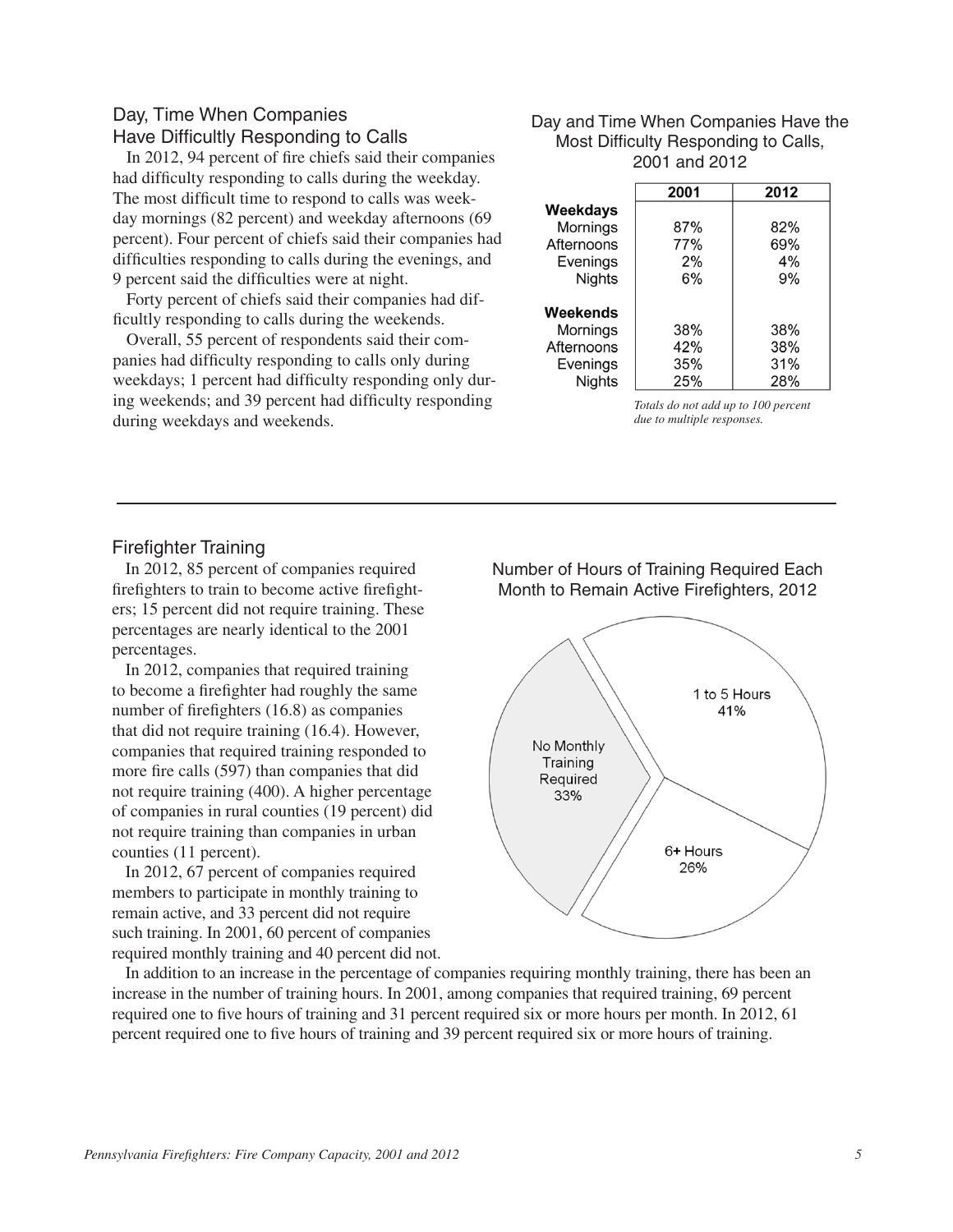#### Percent of Fire Companies that Discussed or Considered Consolidation, 2001 and 2012



#### **Consolidation**

In 2012, 33 percent of fire chiefs said their companies discussed or considered consolidation with the past 2 years. In 2001, 22 percent of the fire chiefs said their companies discussed or considered consolidation within the past two years.

There was no indication from the 2012 data as to why some companies discussed consolidation while others did not.

#### Range of Fire Company Fundraising Events, 2012



#### Fundraising

In 2012, fire companies had an average of 17.4 fundraisers every year. (This question was not asked in the 2001 survey.) However, this average masks the wide range of fundraisers among companies, with 8 percent of companies having no fundraising events and 19 percent of companies having 25 or more events a year.

There was little difference in the average number of fundraising events a company had and the following indicators: population served; presence of an auxiliary or social club; discussion on consolidation; presence of elected officials in the fire company; and the number of new members recruited over the past 2 years.

There were, however, two noteworthy differences.

Rural/Urban Status: Fire companies located in rural counties had, on average, more fundraising events (23.0) than companies located in urban counties (12.3).

Firefighter Retention: The number of events was positively correlated with the number of firefighters who left or became inactive. This suggests that the more fundraisers companies have, the higher the number of firefighters who leave the company or become inactive.

Seventy-two percent of companies required their firefighters to participate in fundraising events and 28 percent did not.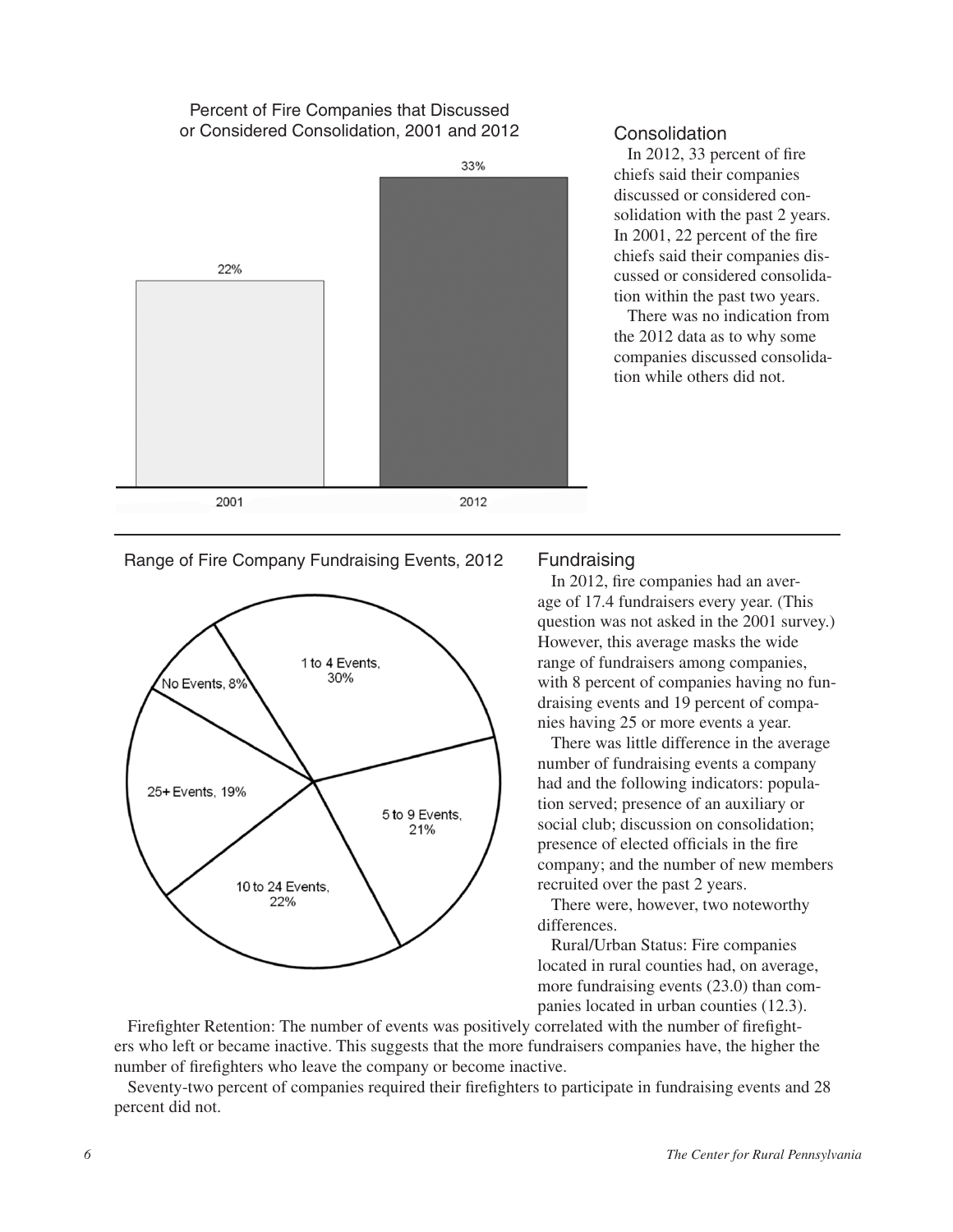#### **Budgets**

In 2012, 60 percent of fire companies had an operating budget of less than \$100,000 and 40 percent had an operating budget of \$100,000 or more.

There were a number of significant differences between companies with smaller budgets (less than \$100,000) and those with larger budgets (\$100,000 or more). For example, smaller budget companies had, on average, fewer firefighters (13.8) and responded to fewer fire calls (378) than larger budget companies (21.0 firefighters and 849 fire calls on average).

In 2001, 75 percent of companies had operating budgets under \$100,000 and 25 percent had budgets of \$100,000 or more.

Range of Fire Company Annual Operating Budgets, 2012



#### Auxiliaries/Social Clubs

In 2012, 44 percent of companies had an auxiliary or social club. This was a decrease from 2001 when 53 percent of companies had an auxiliary or social club.

Among companies with auxiliaries, 86 percent of auxiliaries helped with fundraising in both 2001 and 2012.



### Companies With Auxiliary/Social Club and Auxiliary/Social Club Participation in Fundraising, 2012